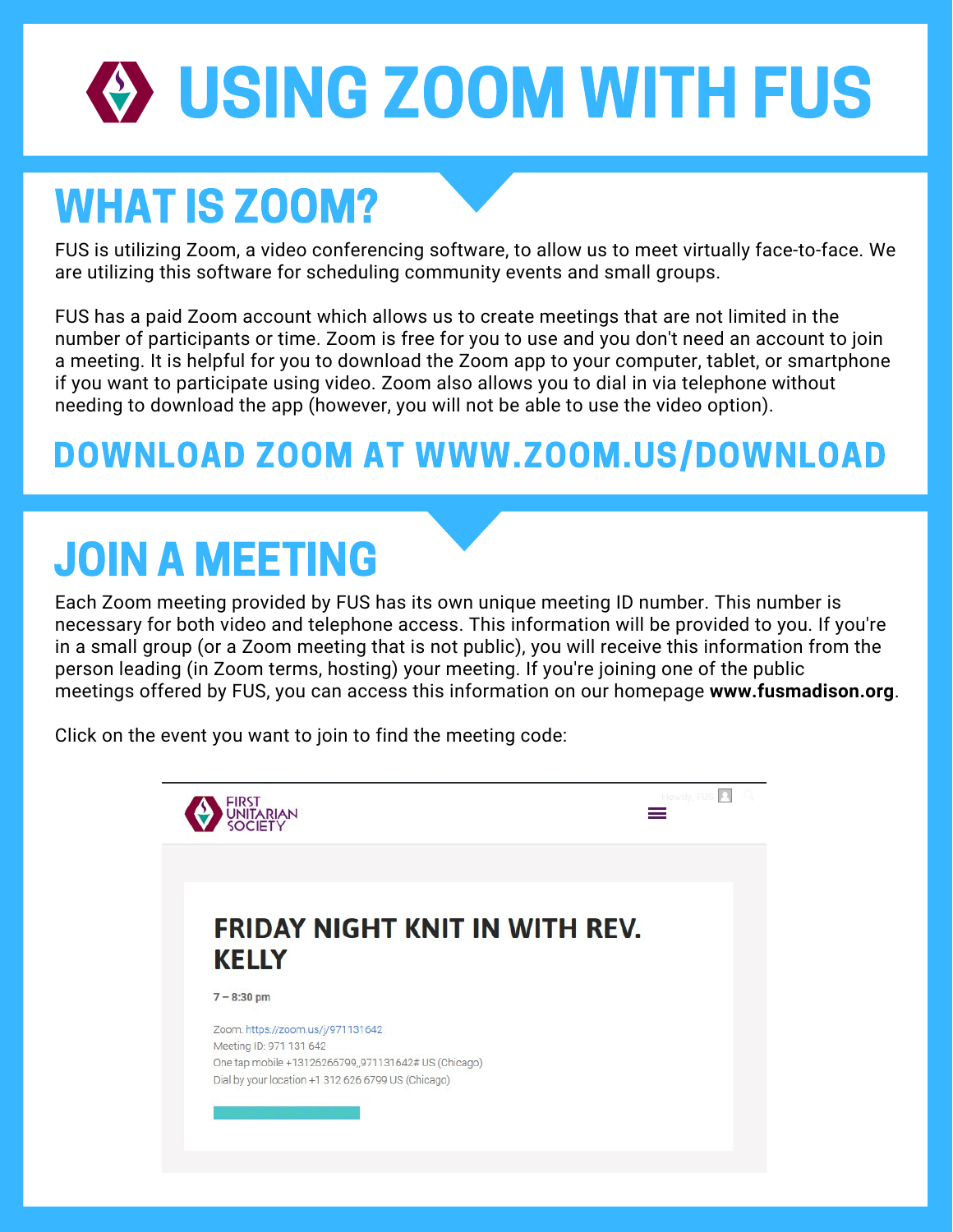### ACCESSING ZOOM BY COMPUTER, TABLET, OR SMARTPHONE

To access this event using a computer, tablet, or smartphone, utilize the following directions. For telephone-only access, please scroll down.

Click on the hyperlink provided by email or through the event listing.

A pop-up should appear asking you to allow the installed Zoom app to connect you. Click allow or open link and follow the prompts.

If your computer doesn't have a built-in microphone or camera, Zoom will identify these issues and allow you to test. If you don't have a microphone, it will prompt you to join the audio by phone and provide all the necessary phone and ID numbers. You will be able to participate in the audio while seeing folks on your screen. If you don't have a camera, participants will not be able to view you.

#### MEETING TOOLS

The following graphic identifies the functions on your Zoom screen.